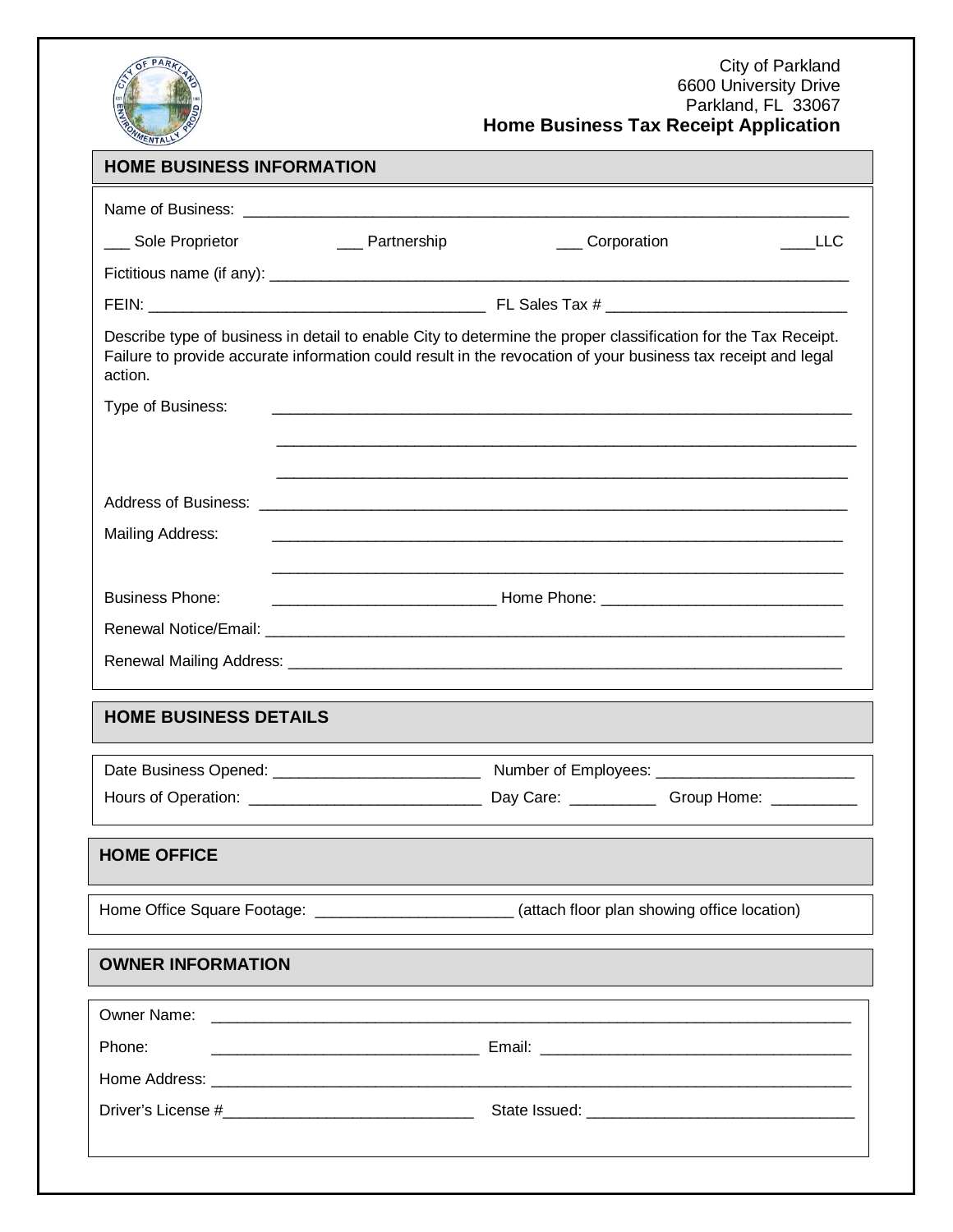

# **HOME BASED BUSINESS AFFIDAVIT- Sign in Presence of Notary Only**

This is to certify that all information given is true and accurate. I have read this application and the statements contained herein are true and correct to the best of my knowledge.

I have read and acknowledge that I will be conducting a home occupation in accordance with the provisions of Section 15-4010 of the City of Parkland Land Development Code.

I understand that my Home Business Tax Receipt may be revoked if I am found to be in violation of this Section.

|                      | STATE OF FLORIDA, COUNTY OF BROWARD, SWORN TO AND SUBSCRIBED BEFORE ME |
|----------------------|------------------------------------------------------------------------|
|                      |                                                                        |
|                      |                                                                        |
| <b>NOTARY PUBLIC</b> |                                                                        |
|                      |                                                                        |
|                      |                                                                        |
|                      |                                                                        |
| For City Use Only:   |                                                                        |

| Building: | ____ Approved | Rejected              |
|-----------|---------------|-----------------------|
| Zoning:   | Approved      | <sub>-</sub> Rejected |